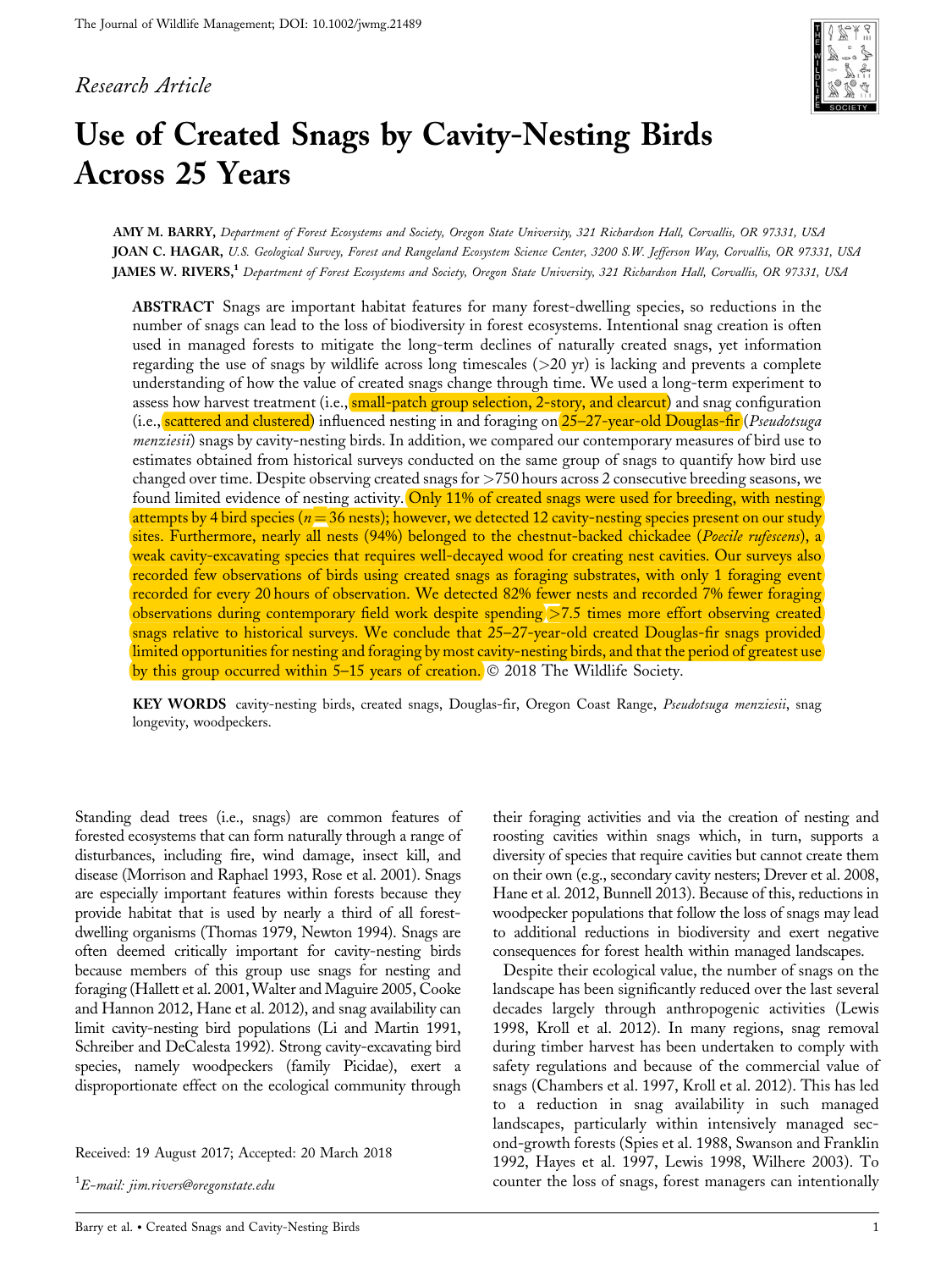create snags from live trees, typically at the time of harvest, via several methods (Bull and Partridge 1986); topping live trees with a chainsaw is perhaps the most common management technique used in contemporary silviculture. Snag creation has therefore been implemented across a diversity of land ownerships including federal, state, and private industrial lands, and several studies have evaluated the response of cavity-nesting birds to created snags (Schreiber and DeCalesta 1992, Chambers et al. 1997, Hallett et al. 2001, Walter and Maguire 2005, Arnett et al. 2010). Although these previous investigations have found that use of created snags by cavity-nesting birds generally increases over time, they have been limited to  $\leq 10$  years after snag creation and typically have been conducted during the period when snags are in open-canopy conditions, such as shortly after clearcut harvest. Given that created snags can stand for >25 years (Barry et al. 2017) and natural snags can stand for >100 years (Cline et al. 1980), past studies provide only a partial understanding of the value of created snags as habitat for wildlife over long timescales. In particular, gaps in our knowledge remain about the duration that created snags provide suitable habitat for cavity-nesting birds as they proceed through decay stages and as stand structure and surrounding vegetation changes over time (Schepps et al. 1999, Blanc and Martin 2012, Edworthy and Martin 2014, Lorenz et al. 2015). Nevertheless, such information is critical for resource managers who use intentional snag creation as a form of habitat mitigation for snag-associated species within managed forest landscapes (Kroll et al. 2012).

In this study, we leveraged a long-term study initiated in 1989 to assess long-term ( $\geq$ 25 yr) changes in the use of created snags by cavity-nesting birds for foraging and nesting. As part of the original project objectives, snags were created among 3 harvest treatments that were designed to mimic small-, medium-, and large-scale disturbances (i.e., group selection, 2-story, and clearcut harvest, respectively), and in 2 spatial configurations (i.e., clustered and scattered snags; Chambers et al. 1997).Given that indicators of decay (e.g., bark loss, cavity creation by cavitynesting birds) were more common in harvest treatments in which snags were created within an open canopy (i.e., 2-story and clearcut) relative to those created under a closed canopy (i.e., group selection; Barry et al. 2017), we hypothesized that these characteristics would influence the composition of species nesting among treatments. Specifically, we predicted that we would detect more strong cavity-excavating birds (i.e., woodpeckers) using snags in the group selection treatment, and detect more weak cavity-excavating and secondary cavity-nesting birds in the 2-story and clearcut treatments. Similar to harvest treatment, the spatial configuration in which snags are created may also influence bird use. For example, snags created in clusters may provide concentrated foraging opportunities, but territorial activity could exclude other individuals from using those structures (Raphael and White 1984, Li and Martin 1991). Therefore, we hypothesized that cavity-nesting bird use of snags (i.e., nesting and foraging) in clusters would be lower than on scattered snags because clustered snags may be more easily defended than scattered snags (Raphael and White 1984, Li and Martin 1991).

Our previous work found that snags during contemporary sampling (2016) were substantially more decayed than they were during the time of the most recent historical avian surveys that were conducted in 2001 (Barry et al. 2017). Therefore, we hypothesized that decay, along with the change of all stands to closed canopy conditions, would influence the composition of species using snags for nesting and foraging relative to historical surveys. We predicted that we would detect an increase in cavity-nesting species that use softened wood and closed-canopy stands for excavating nest sites and foraging relative to previous surveys. Finally, natural snags of varying ages were present on our study sites and simultaneously available to cavity-nesting birds, so we also quantified characteristics of natural snags to provide context for bird use of intentionally created snags.

## **STUDY AREA**

We conducted this work during the 2015–2016 breeding seasons (Apr–Aug) at study sites located within Oregon State University's McDonald-Dunn Research Forest  $(123^{\circ}15'W, 44^{\circ}35'N)$  near Corvallis, Oregon on the lower east slope of the Coast Range. The McDonald-Dunn Research Forest consists of approximately 4,550 ha of predominantly forested land managed for timber production, research, and recreation. The Oregon Coast Range has a maritime climate, characterized by dry summers (Jun–Sep) and mild, wet winters (Oct–Mar; Franklin and Dyrness 1988), and our study area resides in a rain shadow created by the Coast Range such that it experiences an average of 5 cm of rain during the summer months, and 95 cm of precipitation between November and June [\(http://cf.](http://cf.forestry.oregonstate.edu/mcdonald-dunn-forest) [forestry.oregonstate.edu/mcdonald-dunn-forest,](http://cf.forestry.oregonstate.edu/mcdonald-dunn-forest) access date 1 Nov 2017).

The original study design comprised 30 stands (5–18 ha), ranging in elevation from 120 m to 400 m and dominated by Douglas-fir (*Pseudotsuga menziesii*) that had naturally regenerated before harvest treatments were implemented (Chambers et al. 1997). Stands included 2 understory plant association types: hazel (*Corylus cornuta* var. *californica*) brome (*Bromus vulgaris*) and vine maple *(Acer circinatum*) salal (*Gaultheria shallon*; Franklin and Dyrness 1988). Stands were the product of natural regeneration following burning by Native Americans (Maguire and Chambers 2005). At the time of harvest, dominant trees were 45–150 years old and stands were similar in plant species composition among treatments (Chambers 1996). Mean density of live conifers was approximately 540 trees/ha, live hardwood tree density averaged 165 trees/ha, and natural snag density averaged <1.9 snags/ha (Chambers 1996) at the initiation of the study. Our study sites were dominated by fauna typical of managed forests in the Pacific Northwest, including forestdwelling birds, amphibians, and mammals.

# **METHODS**

## **Study Design**

Our study consisted of a randomized, complete block design implemented by the original research group, with 3 study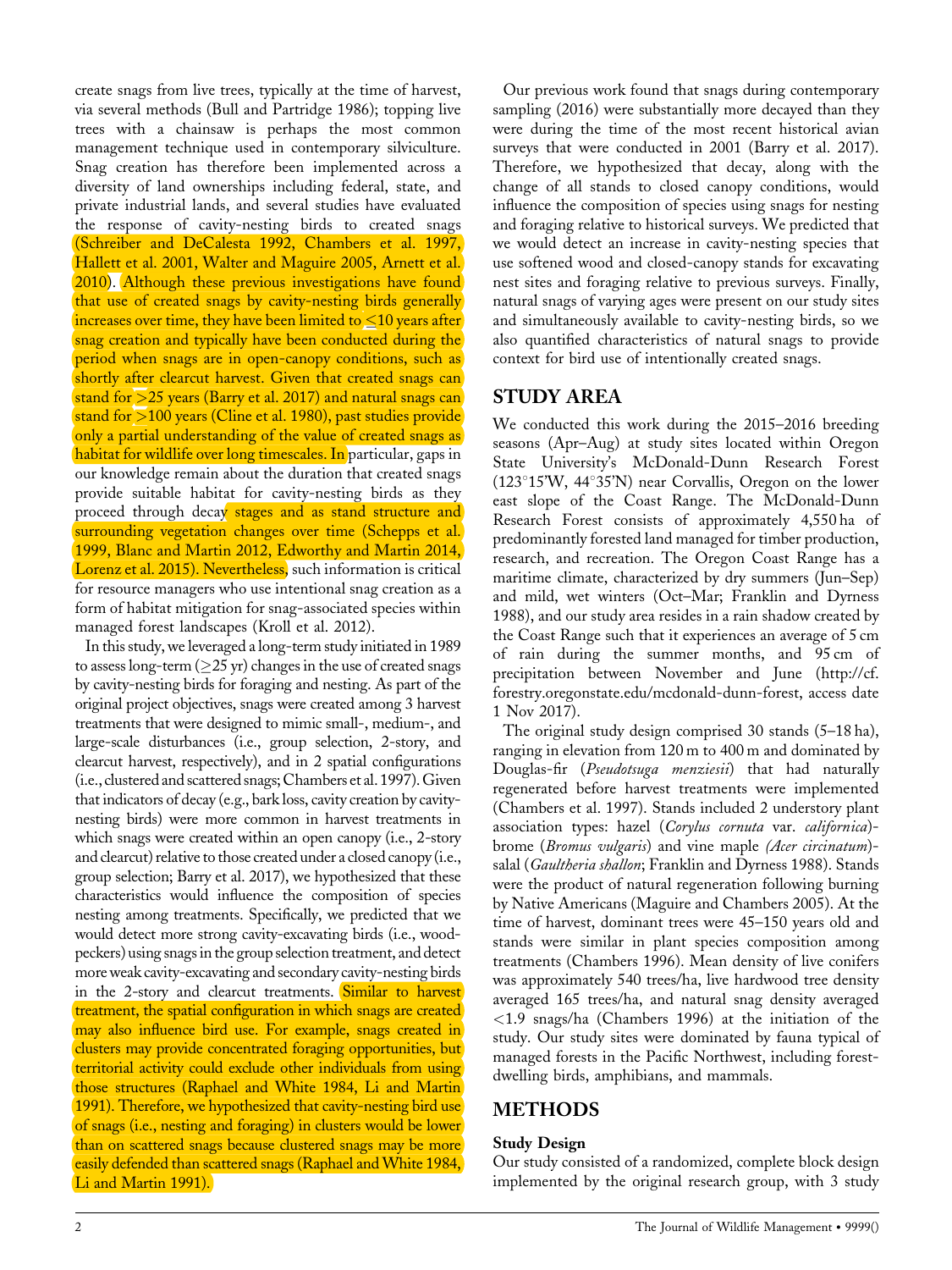blocks each harvested in a separate year (i.e., Lewisburg block in 1989, Peavy block in 1990, Dunn block in 1991) and planted the spring following harvest. Each block contained 10 treated stands in which snags were intentionally created at the time of harvest. Within each block, each stand was assigned randomly to 1 of 3 harvest treatments, and to 1 of 2 created snag configurations. Harvest treatments and snag configurations were designed to mimic variation in natural disturbance patterns and test the effects of operational alternatives to traditional clearcutting on a range of ecological responses (Chambers et al. 1999). Harvest treatments included group selection, which represented localized, low intensity disturbance and resulted in 33% of the tree volume removed in 0.2-ha patches; 2-story, which represented evenly distributed, moderate disturbance and resulted in 75% of the tree volume removed uniformly; and clearcut, which represented high intensity, stand-replacing disturbance and resulted in all tree volume removed except for 1.25 live trees/ha. Control stands were established as part of the original experimental design but were not assessed in this study because no control stands contained created snags. All stands were replanted with Douglas-fir seedlings at a density of 625–865 trees/ha depending on harvest treatment, and each received herbicide applications 2–5 years after harvest to control competing vegetation (Chambers et al. 1997).

At the time that stands were harvested, snags were created such that they were either scattered uniformly throughout each stand (i.e., scattered) or were clustered with 3–5 discrete snag groups per stand (i.e., clustered). In both configurations, created snag density averaged 3.8 snags/ha at the stand scale. Snags were created throughout each stand except for the group selection treatment, where the small size of the harvested patches limited snag creation to unharvested, closed-canopy areas (Maguire and Chambers 2005). When possible, natural snags were included in clusters of created snags (Chambers et al. 1997). Snags were created by topping live Douglas-fir trees ( $\bar{x}$  diameter at breast height [DBH]  $= 75$  cm; range  $= 33 - 198$  cm) with a chainsaw at a mean height of 17<sub>m;</sub> all snags were a minimum of 15 m. Each snag was marked with a uniquely coded aluminum tag, allowing us to relocate individual snags and assess how they changed across time. Because of modification of treatments between the initiation of the study and the time of our sampling, 26 of the 30 original stands were available at the start of our study in 2015 (group selection:  $n = 16$ , 2-story:  $n = 5$ , clearcut:  $n = 5$ ). Three additional stands were lost because of additional silvicultural treatments undertaken during winter 2015, resulting in 23 stands being available during the 2016 breeding season (group selection:  $n = 15$ , 2-story:  $n = 5$ , clearcut:  $n = 3$ ).

#### **Contemporary and Historical Use of Snags by Cavity-Nesting Birds**

During the 2015–2016 breeding seasons (mid-Apr through Jun) we conducted focal observations on a randomly selected subset of created snags. We distributed our sample of created snags evenly among the 3 harvest treatments, and we only surveyed created snags that were  $\geq$ 2.5 m tall at the time of our surveys. In 2015, we surveyed 136 created snags; in 2016, we resurveyed the same group of snags and added 68 additional snags to increase our sample by approximately 50%  $(n=204$  individual snags). We conducted focal observations for cavity-nesting birds on each snag once per week across the approximately 10-week breeding season in each year. We purposefully varied the time of day that we surveyed each snag in each successive visit so that our observations took place throughout the day (0700–1600). We split each 15-minute focal observation period evenly between 2 locations that faced the opposite sides of each snag (7.5 minute per side) to maximize visibility of the entire snag during each survey; most survey locations were  $\geq 10 \,\mathrm{m}$ distance from each snag to minimize disturbance to birds. We did not undertake focal observations on rare occasions when rain was heavy enough to interfere with accurate recording of bird activity.

During observation periods, we recorded all activities of cavity-nesting birds that were observed using focal snags (including the bark-nesting brown creeper [*Certhia americana*]); this included foraging, nesting, and other behaviors (i.e., perching, calling, and singing). Foraging activity was indicated by birds gleaning insects from the bark or drilling for prey on the snag, whereas nesting activities included nest cavity excavation or entering a cavity with materials indicative of nesting (i.e., food, nest material). Given that the incubation and provisioning bouts of cavity-nesting birds may last  $>15$  minutes, we rapped at the base of each snag with a stick at the end of each observation period to flush any birds that may have been present but were not observed (i.e., birds incubating eggs in cavities) to maximize detection. Although we are confident that we observed most nesting attempts becausewe observed each snag 9–10 times each season, some nesting attempts may have been missed if they failed or were abandoned before an observation took place. We determined nest stage based on observations of adult behavior around the nest site (e.g., adults carrying food into the cavity) and auditory detections of nestling begging vocalizations. Finally, we compared our contemporary data regarding snag use (2015–2016) to historical surveys conducted in 1996 and 2001 on the same group of snags (Chambers et al. 1997, Maguire and Chambers 2005, Walter and Maguire 2005) to assess potential changes in how snags were used for foraging and nesting activities over time.

## **Avian Point Counts and Call-Playback Surveys**

Our initial observations made in 2015 indicated low use of created snags by cavity-nesting birds, so during the 2016 breeding season we undertook point counts and call-playback surveys to evaluate whether members of this group were present on stands and available to use created snags. A single observer (AMB) conducted each survey from 0500 to 1000 to quantify naïve occupancy rates by primary cavity-nesters. We calculated naïve occupancy rates as the proportion of stands within each harvest treatment on which a given species was detected in 2016. We positioned point count stations randomly within each stand under the constraints that they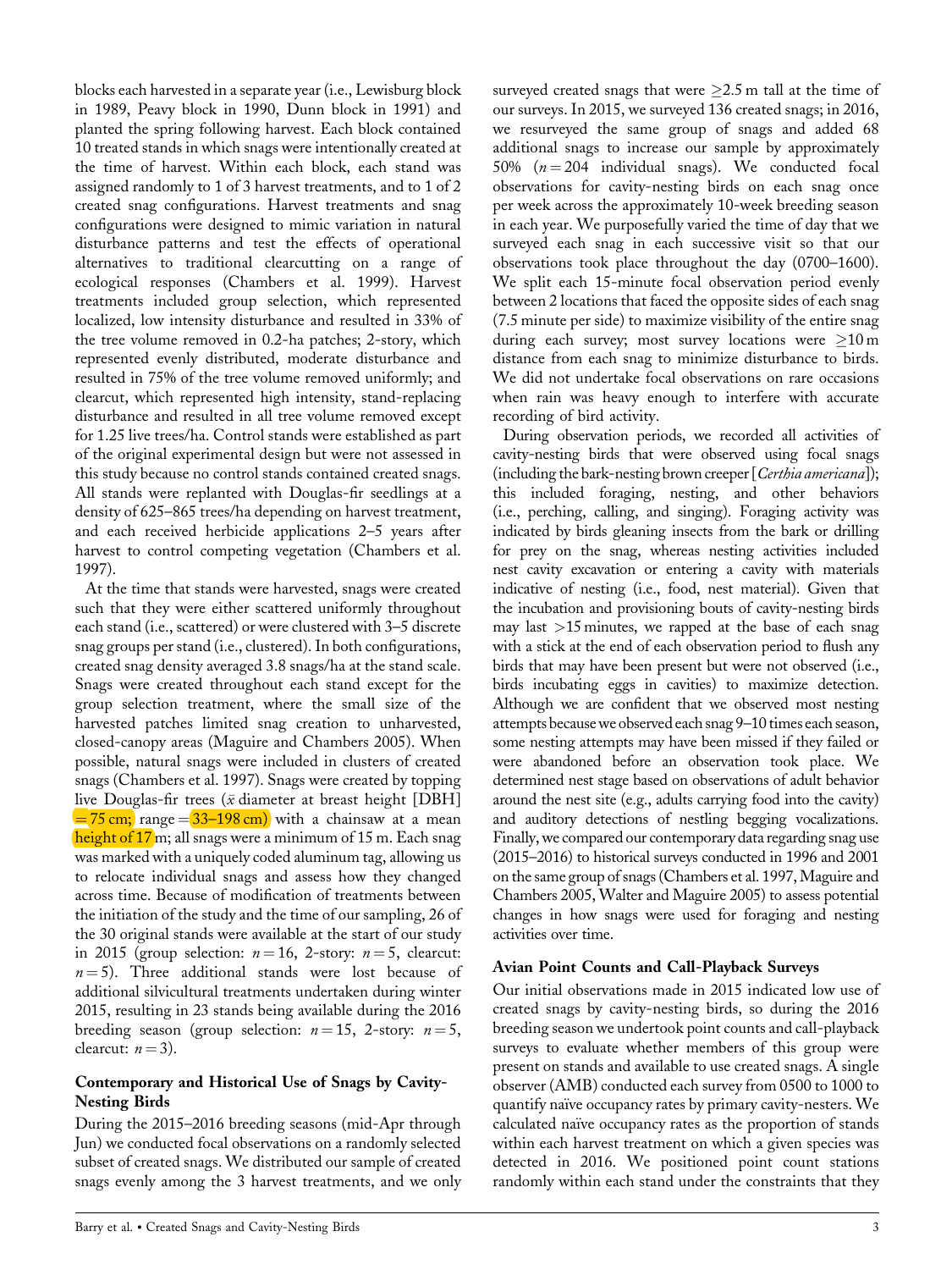had to be situated  $\geq$ 100 m from stand edges and located  $\geq$ 250 m from other point count sampling locations to minimize double-counting birds. Point counts followed the protocol of Ralph et al. (1995) and consisted of a 10-minute aural and visual count period. Most stands could accommodate only a single survey station ( $n = 21$  stands), except for 1 stand that was large enough for 2 survey stations and 1 stand that had 3 survey stations; for analysis, we calculated naïve occupancy rates separately for each harvest treatment (see below). Immediately following each point count survey, we conducted a 5-minute call-playback survey (Kumar and Singh 2010) to enhance detection of 5 primary cavity-nesting species that were previously recorded on our study sites (Chambers et al. 1997): downy woodpecker (*Picoides pubescens*), hairy woodpecker (*Picoides villosus*), red-breasted sapsucker (*Sphyrapicus ruber*), northern flicker (*Colaptes auratus*), and pileated woodpecker (*Dryocopus pileatus*). Call-playback surveys consisted of broadcasting a 30-second recording of a call and a territorial drumming from each species in succession, with a 30-second listening interval between species; all recordings were made from individuals in the Pacific Northwest region of North America. We visited each point count location 5 times throughout the breeding season to maximize detections of individuals, each time recording all individuals detected within 100 m of the observer. We did not conduct surveys during heavy rain or wind speeds >30 km/hour.

For woodpeckers, we calculated stand-level naïve occupancy rates using call-playback data because it provides a more accurate estimate of presence or absence than using point count data alone (Kumar and Singh 2010); for other cavity-nesting species, we used point count data for this measurement. Although occupancy rates can be more accurate when detection probability estimates are incorporated, we did not use this approach in our study for 2 reasons. First, imperfect detection is of concern when different land cover types are being compared directly; in contrast, we were interested in comparing the results of our audio-visual surveys to naïve occupancy rates within each of our harvest treatments. Adopting this approach allowed us to understand which species were available to use snags within each treatment but were undetected by our focal observations. Second, audio-visual surveys that do not account for detectability are conservative, so accounting for detectability in our study would result in even greater estimates of occupancy rates for species whose naïve occupancy rates were  $<100\%$ . Given that the rates of naïve occupancy were multiple times higher than estimates for nesting or foraging for many species, correcting for detection would not change our finding that strong excavators were present on stands and available to use created snags even though we rarely detected them doing so.

## **Surveys of Natural Snags**

Because stand structure can influence use of created snags by birds and had changed markedly in our stands since the implementation of the study (Barry 2017), we also measured natural snags on all stands during summer 2016. To estimate

density, we used  $40 \times 100$ -m belt transects that were centered on point count stations, with the azimuth of each transect selected randomly. We tallied each natural snag that had  $\geq$ 50% of its basal stem within 20 m of the center of the belt transect. We defined natural snags as entirely dead standing trees that were  $\geq$ 2.5 m tall, 20 cm DBH, and were not intentionally created by humans. For each natural snag we recorded the tree species, DBH, and height (to the highest point on the snag) for comparison with created snags; additional analysis regarding characteristics of created snags can be found in Barry et al. (2017).

## **Statistical Analysis**

We used a mixed linear modeling approach in the R statistical environment (version 3.3.1, R Development Core Team 2010) to quantify contemporary differences in avian nesting and foraging use among harvest treatments and snag configurations. We constructed generalized linear mixed models with a binomial distribution and a logit link to separately compare the proportion of snags used for nesting and for foraging relative to harvest treatment (3 levels: group selection, 2-story, clearcut) and snag configuration (2 levels: clustered, scattered). Our models included the fixed effects of harvest treatment, snag configuration, and block; an interaction of treatment  $\times$  configuration; and a random stand effect. All models met assumptions of normality and equal variance. We report least-squares marginal means for effect sizes and their 95% confidence intervals; significance levels for all tests were  $P < 0.05$ .

To assess how use of created snags changed over time, we compared the proportion of snags used for nesting and the rate of foraging on created snags between the 2001 and 2015–2016 breeding seasons. We also qualitatively assessed how species composition changed from 1996 and 2001 relative to our contemporary surveys. Sampling effort can influence the number of nests encountered and foraging observations recorded, and it varied between surveys conducted in different years. Therefore, we standardized the number of nests located and foraging observations recorded by the number of hours of observation made in each year of study.

# **RESULTS**

Across both nesting seasons 11% of the created snags we examined contained nests, with those nests belonging to 4 cavity-nesting species: chestnut-backed chickadee (*Poecile rufescens*, 32 nests), red-breasted nuthatch (*Sitta canadensis,* 2 nests), red-breasted sapsucker (1 nest), and northern flicker (1 nest; Table 1). We did not detect an effect of harvest treatment  $(\chi^2 = 1.94, P = 0.34)$  or snag arrangement  $(\chi^2 = 0.1, P = 0.82)$  on the proportion of created snags used for nesting. We detected nests from 3 species (i.e., chestnut-backed chickadee, red-breasted nuthatch, and northern flicker) in the group selection treatment, 1 species (i.e., chestnut-backed chickadee) in the 2-story treatment, and 2 species (i.e., chestnut-backed chickadee and redbreasted sapsucker) in the clearcut treatment. The number of snags used for nesting was equal between the 2 snag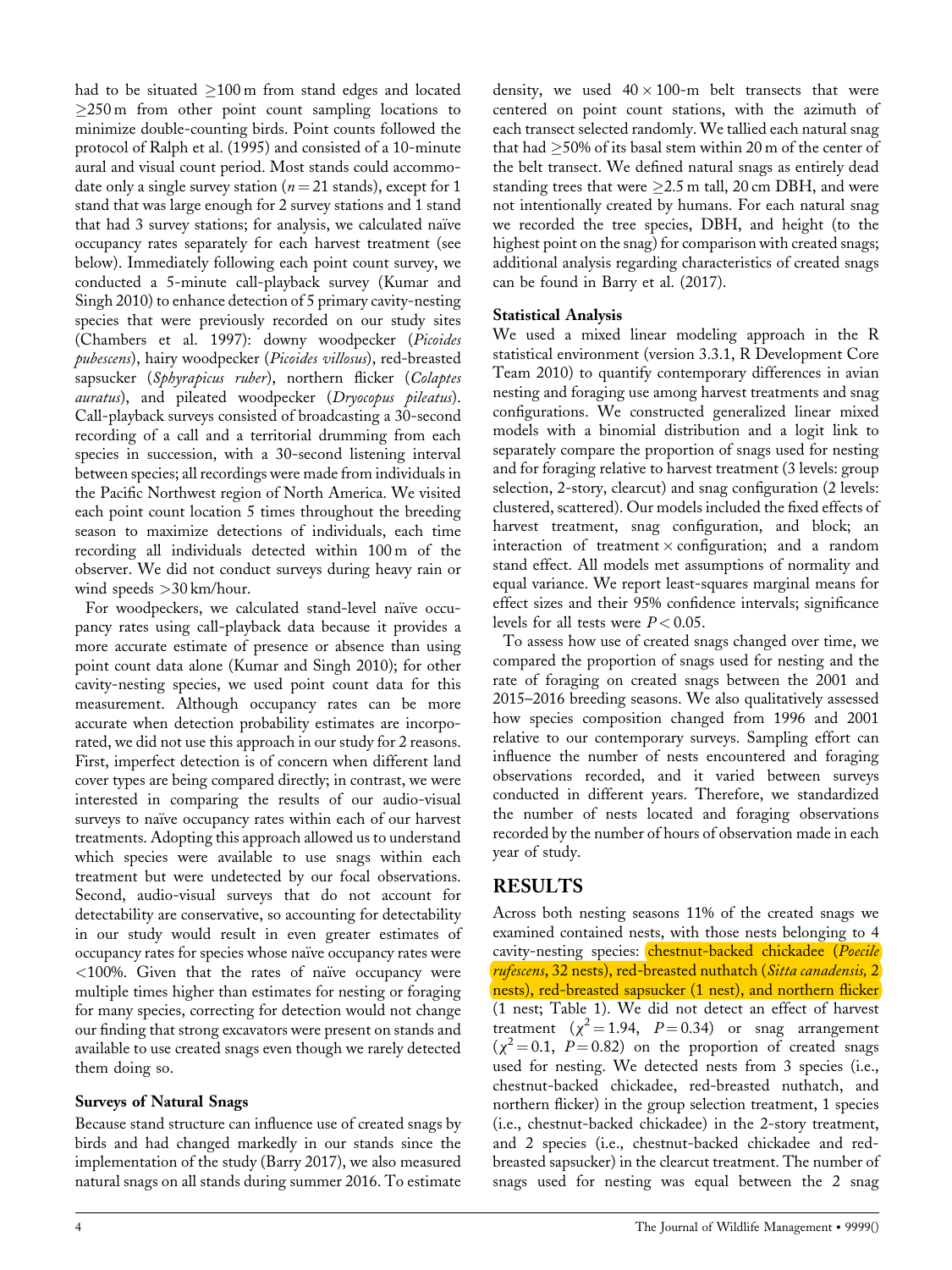**Table 1.** The number of nests for each cavity-nesting bird species found during 3 survey periods (1996, 2001, and 2015–2016) in the Oregon State University McDonald-Dunn Research Forest, near Corvallis, Oregon, USA.

|                           | 1996            |         | 2001            |                        | 2015-2016       |                      |
|---------------------------|-----------------|---------|-----------------|------------------------|-----------------|----------------------|
| <b>Species</b>            | Number of nests | % total | Number of nests | $%$ total <sup>a</sup> | Number of nests | % total <sup>a</sup> |
| Northern flicker          |                 |         |                 |                        |                 |                      |
| Red-breasted sapsucker    |                 |         |                 |                        |                 |                      |
| Hairy woodpecker          |                 |         |                 |                        |                 |                      |
| Chestnut-backed chickadee |                 |         | 56              |                        |                 | 89                   |
| Red-breasted nuthatch     |                 |         |                 |                        |                 |                      |
| European starling         |                 |         | 28              | 16                     |                 |                      |
| House wren                |                 |         | 31              | 18                     |                 |                      |
| Violet-green swallow      |                 |         | 10              |                        |                 |                      |
| Western bluebird          |                 |         |                 |                        |                 |                      |
| All species combined      | 81              |         | 169             |                        | 36              |                      |
| Hours of observation      |                 |         | 97              |                        | 750             |                      |
| Nests/hour observation    |                 |         | 0.57            |                        | 0.05            |                      |

<sup>a</sup> Values do not add to 100% because of rounding error.

configurations, and nearly all (97%) of the nests we monitored successfully produced offspring (Table S1, available online in Supporting Information).

Across both years, we detected cavity-nesting birds foraging on  $11\%$  of created snags during  $>750$  hours of focal observations (Table 2), and 18% of snags were used for either foraging or nesting. Foraging events were rare, however, with a detection rate of 1 foraging observation for every 20 hours of snag observation. We observed 7 cavitynesting species foraging on created snags on 39 separate occasions across all treatments and snag configurations (Table 2). We recorded most foraging observations from the chestnut-backed chickadee (41%) or pileated woodpecker  $(26%)$ . We observed 15 foraging events in the group selection treatment, 8 in the 2-story treatment, and 16 in the clearcut treatment; however, we did not detect an effect of treatment  $(\chi^2 = 2.6, P = 0.27)$  or snag configuration  $(\chi^2 = 0.1, P)$  $P = 0.71$  on the proportion of snags used for foraging by cavity-nesting birds.

We found that the proportion of created snags that contained an active nest decreased from 20% in 2001 to 11% in 2015–2016 despite >7.5 times more effort during contemporary surveys (2001: 97 hr, 2015–2016: 750 hr). Similarly, the number of cavity-nesting species that were using snags for nesting also decreased from 9 species in 1996 to only 4 species at the time of contemporary surveys (Table 1). Nearly all nests located during our surveys (94%) were occupied by weak-excavating species, and the proportion of nests occupied by strong excavators and secondary cavity nesters generally declined over time (Table 1). The one exception was the European starling (*Sturnus vulgaris*), a non-native, open-canopy species that increased from 1996 to 2001. The rate of foraging observations on created snags decreased 5.6 times over the past 15 years. The number of species observed foraging on snags also decreased during that period, from 10 species observed foraging on snags in 2001 to 8 species during contemporary surveys (Table 2).

**Table 2.** The number of foraging events recorded on created snags by cavity-nesting birds during historical (2001) and contemporary (2015–2016) surveys in the Oregon State University McDonald-Dunn Research Forest near Corvallis, Oregon, USA.

|                                     | 2001                            |                        | 2015-2016                       |                        |  |
|-------------------------------------|---------------------------------|------------------------|---------------------------------|------------------------|--|
| <b>Species</b>                      | Number of foraging observations | $%$ total <sup>a</sup> | Number of foraging observations | $%$ total <sup>a</sup> |  |
| Pileated woodpecker                 |                                 |                        | 10                              | 2.4                    |  |
| Northern flicker                    |                                 |                        |                                 |                        |  |
| Red-breasted sapsucker              | 22                              |                        |                                 |                        |  |
| Hairy woodpecker                    |                                 |                        |                                 |                        |  |
| Downy woodpecker                    |                                 |                        |                                 |                        |  |
| Chestnut-backed chickadee           |                                 |                        | 16                              | 39                     |  |
| Red-breasted nuthatch               | 10                              |                        |                                 |                        |  |
| Barred owl (Strix varia)            |                                 |                        |                                 |                        |  |
| Brown creeper                       |                                 |                        |                                 |                        |  |
| European starling                   |                                 |                        |                                 |                        |  |
| House wren                          |                                 |                        |                                 |                        |  |
| Bewick's wren (Thryomanes bewickii) |                                 |                        |                                 |                        |  |
| All species combined                | 59                              |                        | 40                              |                        |  |
| Hours of observation                | 97                              |                        | 750                             |                        |  |
| Foraging events/hour observation    | 0.61                            |                        | 0.05                            |                        |  |

<sup>a</sup> Values do not add to 100% because of rounding error.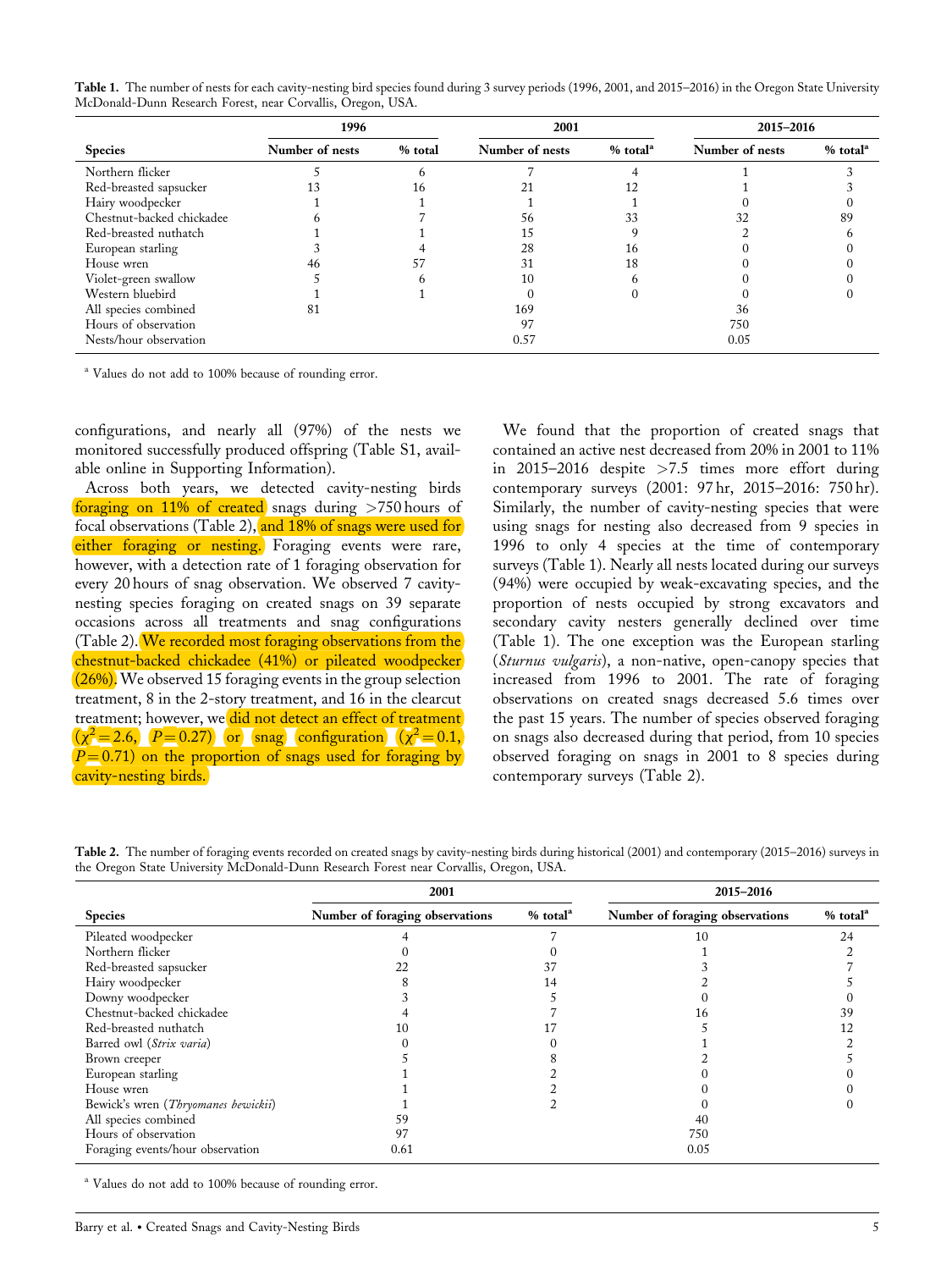Table 3. Naïve occupancy rates (i.e., the percentage of stands on which a species was detected during audio-visual surveys) for cavity-nesting birds for each of 3 harvest treatments (group selection:  $n=15$  stands; 2-story:  $n=5$  stands; clearcut:  $n=3$  stands) in the Oregon State University McDonald-Dunn Research Forest near Corvallis, Oregon, USA during the 2016 breeding season. Occupancy rates of strong excavators were based on data from call-playback surveys whereas occupancy rates of weak excavators and secondary cavity nesters were based on data from point count surveys.

|                               |                                               | Naïve occupancy rate (%) |                 |                         |
|-------------------------------|-----------------------------------------------|--------------------------|-----------------|-------------------------|
| <b>Nesting classification</b> | <b>Species</b>                                | Group selection harvest  | 2-story harvest | <b>Clearcut harvest</b> |
| Strong cavity excavators      | Pileated woodpecker                           | -67                      | 60              | 33                      |
|                               | Northern flicker                              | 67                       | 100             | 67                      |
|                               | Red-breasted sapsucker                        | 80                       | 40              | 67                      |
|                               | Hairy woodpecker                              | 73                       | 20              |                         |
| Weak cavity excavators        | Chestnut-backed chickadee                     | 100                      | 100             | 100                     |
|                               | Black-capped chickadee (Poecile atricapillus) | 20                       | 20              | 33                      |
|                               | Red-breasted nuthatch                         | 100                      | 100             | 100                     |
| Secondary cavity nesters      | Brown creeper                                 | 100                      | 100             | 67                      |
|                               | Barred owl                                    |                          | 20              |                         |
|                               | Bewick's wren                                 | 20                       |                 |                         |
|                               | House wren                                    | 13                       |                 | 33                      |
|                               | Northern pygmy-owl (Glaucidium gnoma)         |                          |                 | 0                       |

We detected 12 cavity-nesting bird species during point count and call-playback surveys on stands containing created snags (Table 3), with relatively high occupancy rates across harvest treatments for many species. We detected 3 species in all harvest treatments: chestnut-backed chickadee, redbreasted nuthatch, and brown creeper. Only 4 of the 12 species we detected during point count and call-playback surveys were detected nesting in created snags.

Natural snags were comprised of Douglas-fir (64%), Oregon white oak (*Quercus garryana*; 10%), and big-leaf maple (*Acer macrophyllum*; 11%); extensive decay prevented us from identifying the tree species on the remaining snags we encountered (15%). Mean density of natural snags in the group selection treatment was  $10.6 \pm 1.9$  (SE) snags/ha compared to the 2-story treatment, which had a mean density of  $6.4 \pm 2.2$ snags/ha and the clearcut treatment, which had a mean density of  $13.3 \pm 5.1$  natural snags/ha. Because the mean density of created snags was standardized at the start of the study and few created snags had fallen by 2016 ( $n = 67$ , 9% of total), the variation in the number of total snags (i.e., created  $+$  natural snags) was due largely to the recruitment of natural snags since the time of harvest. Although natural snag density was greater than the density of created snags for each treatment, natural snags were smaller in diameter on average in all treatments (Fig. 1A) and were shorter on average in group selection and clearcut treatments (Fig. 1B).

# **DISCUSSION**

Despite extensive survey effort across 2 consecutive breeding seasons, we found limited use of 25–27-year-old created Douglas-fir snags by cavity-nesting birds. Although the low number of nests and limited foraging events that we observed may have hampered our ability to detect differences in use of snags for nesting and foraging over time, 2 additional lines of evidence indicate that the created snags in our study were no longer useful for most cavity-nesting bird species. First, our point counts and call-playback surveys detected a diversity of cavity-nesting birds on our study sites that depend on snags during the breeding season, yet we rarely, if ever, observed most of these species using created snags during contemporary surveys despite>750 hours of

observation. Second, created snags in our system were regularly used by a range of cavity-nesting birds at different points in time prior to our study (Chambers et al. 1997, Maguire and Chambers 2005, Walter and Maguire 2005), including species that we did not detect using created snags during contemporary surveys. Collectively, these lines of evidence indicate that although created snags in our study provided habitat for cavity-nesting birds in the past, they no longer experienced widespread use by the broader cavity-nesting bird community 25–27 years after creation. Instead, they are used primarily by a subset of cavity-nesting species that require well-decayed wood for creating nesting cavities, such as the chestnut-backed chickadee (Mahon et al. 2007) or those that forage on insects in especially decayed wood within closed-canopy forests (e.g., pileated woodpecker; Flemming et al. 1999).

We found that nearly all active nests that we detected in created snags were those of the chestnut-backed chickadee, a weak cavity-excavating species that breeds in closed-canopy forest. Although the number of nests of this species increased proportionally from 1996, another weak cavity-excavating species associated with closed-canopy forest, the redbreasted nuthatch, decreased its nesting use of created snags since 2001 despite being common on our study sites. Unlike strong cavity excavators, both the red-breasted nuthatch and the chestnut-backed chickadee nest in dead trees with broken tops more often than live, diseased trees (Mahon et al. 2007). The red-breasted nuthatch, however, uses snags with intermediate heartwood decay (Steeger and Hitchcock 1998), whereas chickadees use snags with advanced decay for nesting (Martin et al. 2004). The greater proportion of weak to strong cavity-excavating species that we detected using snags for nesting compared to previous surveys suggests the created snags we examined were beyond the threshold of decay for most strong cavity-excavating species (Blanc and Martin 2012).

Created snags in our study also appeared to provide limited foraging opportunities for most species of cavity-nesting birds. Many strong excavators rely on wood- and bark-boring insects for food (e.g., Cerambycidae, Scolytidae; Murphy and Lehnhausen 1998, Raley and Aubry 2006) and these are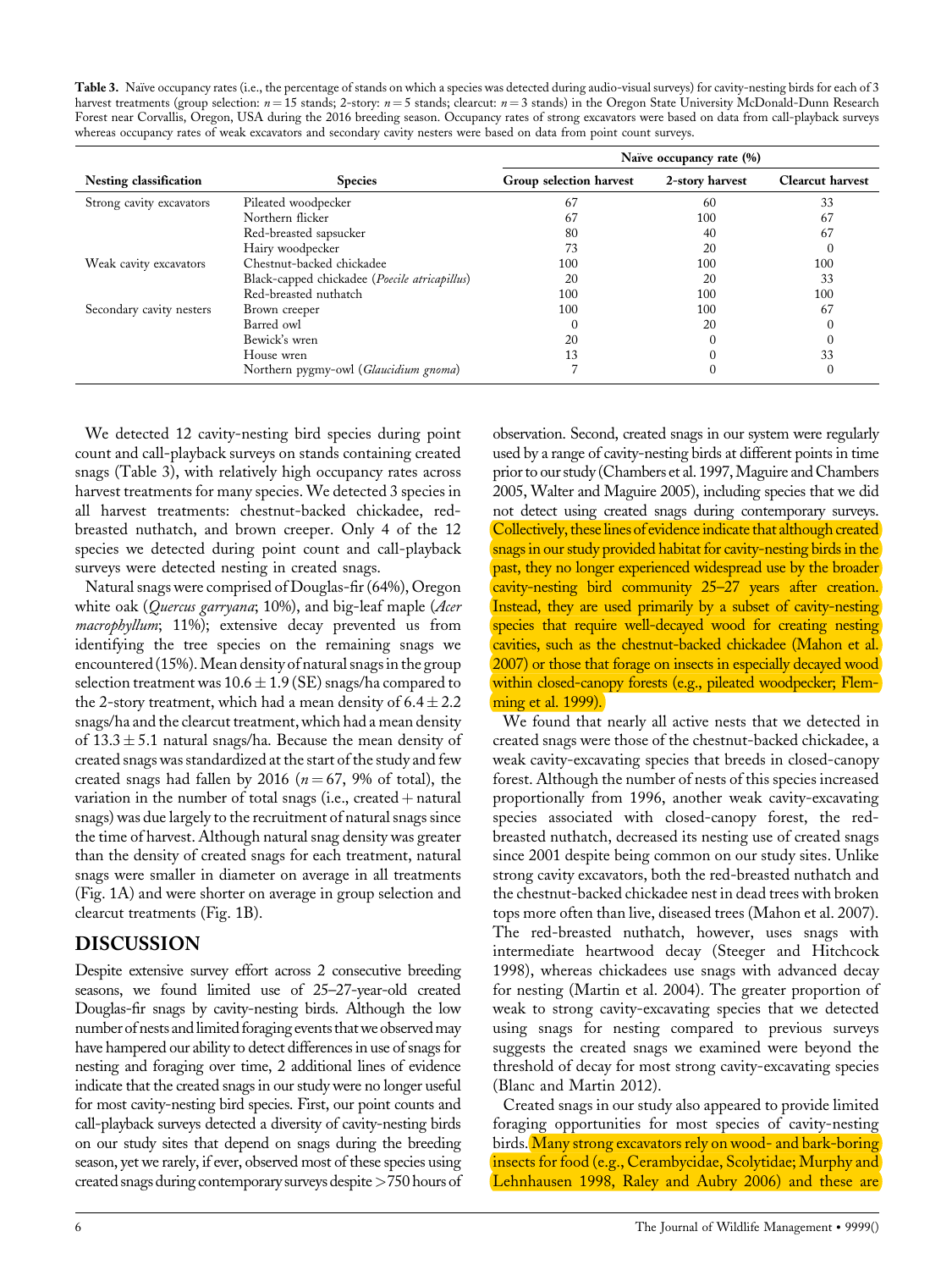

**Figure 1.** Mean  $(\pm 95\% \text{ CI})$  snag height  $(A)$  and mean  $(\pm 95\% \text{ CI})$  diameter at breast height (DBH; B) of natural snags (open circles) and created snags (filled circles) measured in 2015–2016, 25–27 years after creation in the Oregon State University McDonald-Dunn Research Forest, Oregon USA.

generally most abundant within 3 years of tree death (Harmon et al. 1986, Hanks 1999, Farris et al. 2002, Angers et al. 2012). The pileated woodpeckers we observed may have been foraging on created snags because carpenter ants (*Camponotus* sp.), their key food source, are often present in well-decayed wood (Flemming et al. 1999) long after most wood and bark-boring insects are absent. The chestnutbacked chickadee forages by gleaning insects from the bark and branches of trees rather than drilling through wood, so it was likely to have fed upon insects on the bark of snags and not internal boring species (Mahon et al. 2007, Bunnell 2013). The condition of created snags at the time of our study had likely moved beyond the stage at which most woodboring insect activity would be expected. In sum, the rarity of

Barry et al. - Created Snags and Cavity-Nesting Birds 7

foraging observations during contemporary surveys suggests that availability of food resources within created snags  $>25$ years old within a closed-canopy setting were limited.

Individual characteristics of snags, including hardness and the degree of decay, may limit use by some cavity-excavating species (Lorenz et al. 2015). However, changes in vegetation and stand structure can also contribute to changes in the species composition using snags, and this may have influenced the patterns we observed in our study. Most of the secondary cavity-nesting species using snags during historical surveys were open-canopy associates (e.g., violetgreen swallow [*Tachycineta thalassina*], European starling, house wren [*Troglodytes aedon*], western bluebird [*Sialia mexicana*]; Maguire and Chambers 2005, Walter and Maguire 2005). Thus, most of the stands on our study sites are now unsuitable for these species because regeneration of planted conifers in 2-story and clearcut stands has resulted in dense cover of tall vegetation surrounding created snags. In addition, the density of natural snags on our stands appeared to be adequate to support nest populations of strong cavityexcavating birds that we detected on study sites but did not observe nesting in created snags. Indeed, we detected 3 strong cavity-excavating species, hairy woodpecker  $(n=3)$ , red-breasted sapsucker ( $n = 3$ ), and northern flicker ( $n = 1$ ), nesting in natural snags. That the number of nests of cavitynesting birds located in natural snags that we found opportunistically exceeded the number of nests observed  $\sin$  >750 hours of observation of created snags indicates created snags were beyond their useful lifespan for members of this group.

Although we observed a substantial decrease in the use of created snags by cavity-nesting birds across surveys covering 25 years, snags in later stages of decay can still provide important habitat for other forest wildlife species for nesting, roosting, or storing food (Meyer et al. 2005, Fabianek et al. 2015). We incidentally detected 7 non-avian species (3 mammals, 2 amphibians, and 2 mollusks) using snags on multiple occasions (Barry 2017). The presence of older, large diameter snags may be important for forest mammal species such as flying-squirrels (*Glaucomys* sp.) and bats (Chambers et al. 2002, Meyer et al. 2005, Fabianek et al. 2015), and created snags in later stages of decay could potentially provide roost sites for woodpeckers during the non-breeding season (Covert-Bratland et al. 2007, Paclík and Weidinger 2007). Moreover, after snags fall to the ground they provide nutrients that enhance soil development and nutrient cycling, and provide additional habitat for an array of ground-based organisms, such as nonvascular plants and insects (Harmon et al. 1986, Rose et al. 2001, Angers et al. 2012). Thus, older snags still have important functions after usefulness to breeding cavity-nesting birds comes to an end.

## **MANGEMENT IMPLICATIONS**

Snags provide important habitat for many forest-dwelling organisms, so historical declinesin snags are thought to have had a strong effect on biodiversity. Our study found that although most created snags were still standing and available for use by cavity-nesting birds, they received limited use for foraging or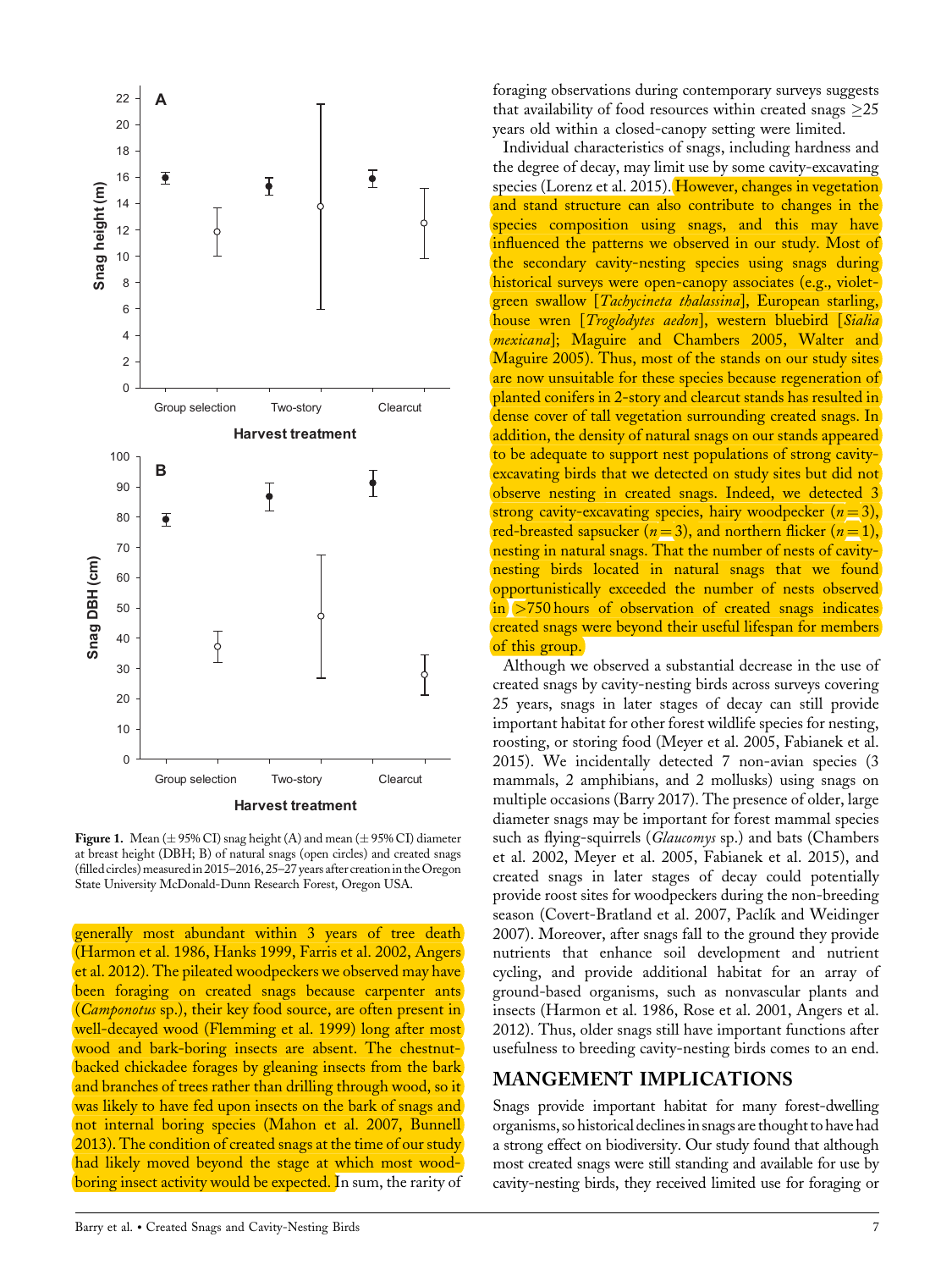nesting by this group across all harvest treatments and snag configurations.These findings suggest that created conifer snags  $\geq$ 25 years old are unlikely to meet the needs of most cavitynesting bird species that inhabit closed-canopy Douglas-fir forests. Nevertheless, created snags were used for foraging and nesting at earlier points in time and therefore do serve as important habitat for cavity-nesting birds during their lifetime. Therefore, land managers whose goals are to create snags could consider staggering the time of snag creation within a stand to have a succession of snags that provide a temporally consistent series of food and nesting sites. Taking steps to retain natural snags and live trees with defects indicating possible decay (e.g., broken tops) may also be important within managed forests, particularly for strong excavator species.

# **ACKNOWLEDGMENTS**

Any use of trade, firm, or product names is for descriptive purposes only and does not imply endorsement by the United States Government. We thank S. T. Walter for sharing unpublished data; J. D. Kiser, M. E. Harmon, B. C. McComb, S. A. Fitzgerald, and B. H. Klumph for logistical support; A. Muldoon and L. M. Ganio for statistical advice; N. W. Garlick, C. L. Mathis, K. C. Garcia, M. T. Wagner, J. P. Hollenbeck, and J. R. Johnson for assistance in the field; and 2 anonymous reviewers for helpful feedback on a previous version of this manuscript. Financial support for this work was provided by the Fish and Wildlife Habitat in Managed Forests Research Program in the College of Forestry at Oregon State University, the United States Geological Survey Forest and Rangeland Ecosystem Science Center, and the Oregon State University College Forests.

# **LITERATURE CITED**

- Angers, V. A., P. Drapeau, and Y. Bergeron. 2012. Mineralization rates and factors influencing snag decay in four North American boreal tree species. Canadian Journal of Forest Research 42:157–166.
- Arnett, E. B., A. J. Kroll, and S. D. Duke. 2010. Avian foraging and nesting use of created snags in intensively-managed forests of western Oregon, USA. Forest Ecology and Management 260:1773–1779.
- Barry, A. M. 2017. Created snag dynamics and influence on cavity-nesting bird communities over 25 years in Western Oregon. Thesis, Oregon State University, Corvallis, USA.
- Barry, A. M., J. C. Hagar, and J. W. Rivers. 2017. Long-term dynamics and characteristics of snags created for wildlife habitat. Forest Ecology and Management 403:145–151.
- Blanc, L. A., and K. Martin. 2012. Identifying suitable woodpecker nest trees using decay selection profiles in trembling aspen (*Populus tremuloides*). Forest Ecology and Management 286:192–202.
- Bull, E. L., and A. D. Partridge. 1986. Methods of killing trees for use by cavity nesters. Wildlife Society Bulletin 14:142–146.
- Bunnell, F. L. 2013. Sustaining cavity-using species: patterns of cavity use and implications to forest management. ISRN Forestry 457698:1–33.
- Chambers, C. L. 1996. Response of terrestrial vertebrates to three silvicultural treatments in the Central Oregon Coast Range. Dissertation, Oregon State University, Corvallis, USA.
- Chambers, C. L., V. Alm, M. S. Siders, and M. J. Rabe. 2002. Use of artificial roosts by forest-dwelling bats in northern Arizona. Wildlife Society Bulletin 30:1085–1091.
- Chambers, C., T. Carrigan, T. Sabin, J. Tappeiner, and W. McComb. 1997. Use of artificially created Douglas-fir snags by cavity-nesting birds. Western Journal of Applied Forestry 12:93–97.
- Chambers, C. L., W. C. McComb, and J. C. Tappeiner. 1999. Breeding bird responses to three silvicultural treatments in the Oregon coast range. Ecological Applications 9:171–185.
- Cline, S. P., A. B. Berg, and H. M. Wight. 1980. Snag characteristics and dynamics in Douglas-fir forests, western Oregon. Journal of Wildlife Management 44:773–786.
- Cooke, H. A., and S. J. Hannon. 2012. Nest-site selection by old boreal forest cavity excavators as a basis for structural retention guidelines in spatially-aggregated harvests. Forest Ecology and Management 269:37–51.
- Covert-Bratland, K. A., T. C. Theimer, and W. M. Block. 2007. Hairy woodpecker winter roost characteristics in burned ponderosa pine forest. Wilson Journal of Ornithology 119:43–52.
- Drever, M. C., K. E. H. Aitken, A. R. Norris, and K. Martin. 2008. Woodpeckers are reliable indicators of bird richness, forest health, and harvest. Biological Conservation 141:624–634.
- Edworthy, A. B., and K. Martin. 2014. Long-term dynamics of the characteristics of tree cavities used for nesting by vertebrates. Forest Ecology and Management 334:122–128.
- Fabianek, F., M. A. Simard, E. B. Racine, and A. Desrochers. 2015. Selection of roosting habitat by male *Myotis* bats in a boreal forest. Canadian Journal of Zoology 546:539–546.
- Farris, K. L., E. O. Garton, P. J. Hegland, and S. Zack. 2002. Woodpecker foraging and the successional decay of ponderosa pine. USDA Forest Service General Technical Report PSW-GTR-181, Washington, D.C., USA.
- Flemming, S., G. Holloway, J. Watts, and P. Lawrance. 1999. Characteristics of foraging trees selected by pileated woodpeckers in New Brunswick. Journal of Wildlife Management 63:461–469.
- Franklin, J. F., and C. T. Dyrness. 1988. Natural vegetation of Oregon and Washington. Oregon State University Press, Corvallis, USA.
- Hallett, J. G., T. Lopez, M. A. O'Connell, and M. A. Borysewicz. 2001. Decay dynamics and avian use of artificially created snags. Northwest Science 75:378–386.
- Hane, M. E., A. J. Kroll, J. R. Johnson, M. Rochelle, and E. B. Arnett. 2012. Experimental effects of structural enrichment on avian nest survival. Forest Ecology and Management 282:167–174.
- Hanks, L. M. 1999. Influence of the larval host plant on reproductive strategies of cerambycid beetles. Annual Review of Entomology 44:483–505.
- Harmon, M. E., J. F. Franklin, F. J. Swanson, P. Sollins, S. V. Gregory, J. D. Lattin, N. H. Anderson, S. P. Cline, N. G. Aumen, J. R. Sedell, G. W. Lienkaemper, K. Kromack, Jr., and K. W. Cummins. 1986. Ecology of course woody debris in temperate ecosystems. Advances in Ecological Research 15:133–302.
- Hayes, J. P., S. S. Chan, W. H. Emmingham, J. C. Tappeiner, L. D. Kellogg, and J. Bailey. 1997. Wildlife response to thinning young forests in the Pacific Northwest. Journal of Forestry 95:28–33.
- Kroll, A. J., S. D. Duke, M. E. Hane, J. R. Johnson, M. Rochelle, M. G. Betts, and E. B. Arnett. 2012. Landscape composition influences avian colonization of experimentally created snags. Biological Conservation 152:145–151.
- Kumar, R., and P. Singh. 2010. Determining woodpecker diversity in the sub-Himalayan forests of northern India using call playbacks. Journal of Field Ornithology 81:215–222.
- Lewis, J. C. 1998. Creating snags and wildlife trees in commercial forest landscapes. Western Journal of Applied Forestry 13:97–101.
- Li, P., and T. E. Martin. 1991. Nest-site selection and nesting success of cavity-nesting birds in high elevation forest drainages. Auk 108:405–418.
- Lorenz, T. J., K. T. Vierling, T. R. Johnson, and P. C. Fischer. 2015. The role of wood hardness in limiting nest site selection in avian cavity excavators. Ecological Applications 25:1016–1033.
- Maguire, C., and C. L. Chambers. 2005. College of Forestry integrated research project: ecological and socioeconomic responses to alternative silvicultural treatments. Oregon State University, Corvallis, USA.
- Mahon, C. L., K. Martin, and J. D. Steventon. 2007. Habitat attributes and chestnut-backed chickadee nest site selection in uncut and partial-cut forests. Canadian Journal of Forest Research 37:1272–1285.
- Martin, K., K. E. H. Aitken, and K. L. Wiebe. 2004. Nest sites and nest webs for cavity-nesting communities in interior British Columbia, Canada: nest characteristics and niche partitioning. Condor 106:5–19.
- Meyer, M. D., D. A. Kelt, and M. P. North. 2005. Nest trees of northern flying squirrels in the Sierra Nevada. Journal of Mammalogy 86:275–280.
- Morrison, M. L., and M. G. Raphael. 1993. Modeling the dynamics of snags. Ecological Applications 3:322–330.